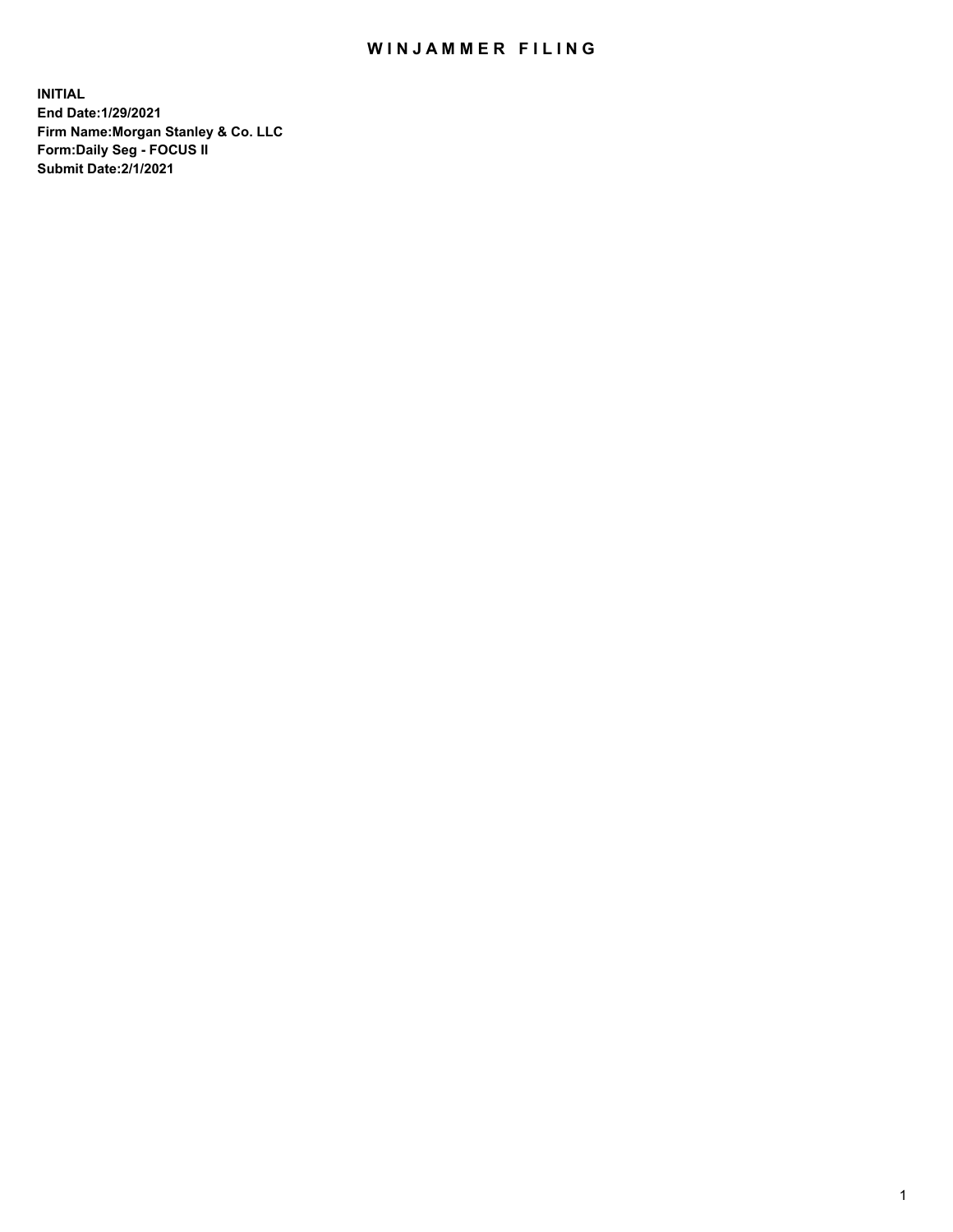**INITIAL End Date:1/29/2021 Firm Name:Morgan Stanley & Co. LLC Form:Daily Seg - FOCUS II Submit Date:2/1/2021 Daily Segregation - Cover Page**

| Name of Company                                                                                                                                                                                                                                                                                                                | Morgan Stanley & Co. LLC                                    |  |
|--------------------------------------------------------------------------------------------------------------------------------------------------------------------------------------------------------------------------------------------------------------------------------------------------------------------------------|-------------------------------------------------------------|--|
| <b>Contact Name</b>                                                                                                                                                                                                                                                                                                            | <b>Ikram Shah</b>                                           |  |
| <b>Contact Phone Number</b>                                                                                                                                                                                                                                                                                                    | 212-276-0963                                                |  |
| <b>Contact Email Address</b>                                                                                                                                                                                                                                                                                                   | Ikram.shah@morganstanley.com                                |  |
| FCM's Customer Segregated Funds Residual Interest Target (choose one):<br>a. Minimum dollar amount: ; or<br>b. Minimum percentage of customer segregated funds required:% ; or<br>c. Dollar amount range between: and; or<br>d. Percentage range of customer segregated funds required between:% and%.                         | 235,000,000<br><u>0</u><br>0 <sup>0</sup><br>00             |  |
| FCM's Customer Secured Amount Funds Residual Interest Target (choose one):<br>a. Minimum dollar amount: ; or<br>b. Minimum percentage of customer secured funds required:% ; or<br>c. Dollar amount range between: and; or<br>d. Percentage range of customer secured funds required between:% and%.                           | 140,000,000<br><u>0</u><br>0 <sub>0</sub><br>0 <sub>0</sub> |  |
| FCM's Cleared Swaps Customer Collateral Residual Interest Target (choose one):<br>a. Minimum dollar amount: ; or<br>b. Minimum percentage of cleared swaps customer collateral required:% ; or<br>c. Dollar amount range between: and; or<br>d. Percentage range of cleared swaps customer collateral required between:% and%. | 92,000,000<br><u>0</u><br>0 Q<br>0 <sub>0</sub>             |  |

Attach supporting documents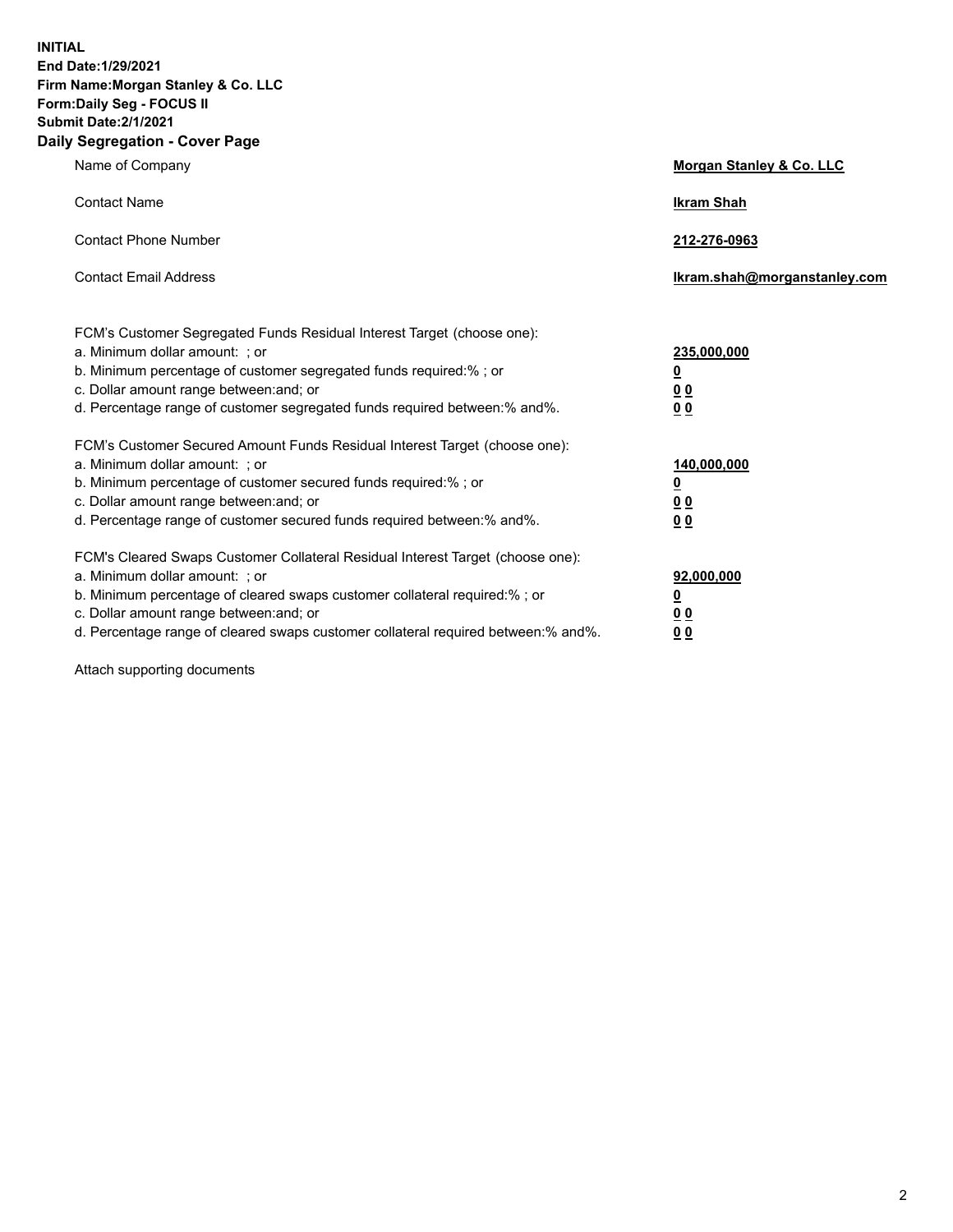| <b>INITIAL</b> | End Date: 1/29/2021<br>Firm Name: Morgan Stanley & Co. LLC<br>Form: Daily Seg - FOCUS II<br><b>Submit Date: 2/1/2021</b><br><b>Daily Segregation - Secured Amounts</b>                                                                             |                                                                                                       |
|----------------|----------------------------------------------------------------------------------------------------------------------------------------------------------------------------------------------------------------------------------------------------|-------------------------------------------------------------------------------------------------------|
|                | Foreign Futures and Foreign Options Secured Amounts<br>Amount required to be set aside pursuant to law, rule or regulation of a foreign<br>government or a rule of a self-regulatory organization authorized thereunder                            | $0$ [7305]                                                                                            |
| 1.             | Net ledger balance - Foreign Futures and Foreign Option Trading - All Customers<br>A. Cash<br>B. Securities (at market)                                                                                                                            | 4,516,305,481 [73<br>2,357,300,823 [73                                                                |
| 2.<br>3.       | Net unrealized profit (loss) in open futures contracts traded on a foreign board of trade<br>Exchange traded options                                                                                                                               | 199,908,227 [7325                                                                                     |
|                | a. Market value of open option contracts purchased on a foreign board of trade<br>b. Market value of open contracts granted (sold) on a foreign board of trade                                                                                     | 13,029,691 [7335]<br>-12,898,337 [7337                                                                |
| 4.<br>5.       | Net equity (deficit) (add lines 1. 2. and 3.)<br>Account liquidating to a deficit and account with a debit balances - gross amount<br>Less: amount offset by customer owned securities                                                             | 7,073,645,885 [73<br>77,606,309 [7351]<br>-74,444,250 [7352                                           |
| 6.             | Amount required to be set aside as the secured amount - Net Liquidating Equity<br>Method (add lines 4 and 5)                                                                                                                                       | [7354]<br>7,076,807,944 [73                                                                           |
| 7.             | Greater of amount required to be set aside pursuant to foreign jurisdiction (above) or line<br>6.                                                                                                                                                  | 7,076,807,944 [73                                                                                     |
| 1.             | FUNDS DEPOSITED IN SEPARATE REGULATION 30.7 ACCOUNTS<br>Cash in banks                                                                                                                                                                              |                                                                                                       |
|                | A. Banks located in the United States<br>B. Other banks qualified under Regulation 30.7                                                                                                                                                            | 781,104,590 [7500<br>594,401,131 [7520<br>[7530]                                                      |
| 2.             | <b>Securities</b><br>A. In safekeeping with banks located in the United States<br>B. In safekeeping with other banks qualified under Regulation 30.7                                                                                               | 407,527,793 [7540]<br>22,333,920 [7560]<br>[7570]                                                     |
| 3.             | Equities with registered futures commission merchants<br>A. Cash<br><b>B.</b> Securities<br>C. Unrealized gain (loss) on open futures contracts<br>D. Value of long option contracts<br>E. Value of short option contracts                         | 21,884,496 [7580]<br>$0$ [7590]<br>182,892 [7600]<br>$0$ [7610]<br>0 [7615] 22,067,38                 |
| 4.             | Amounts held by clearing organizations of foreign boards of trade<br>A. Cash<br><b>B.</b> Securities<br>C. Amount due to (from) clearing organization - daily variation<br>D. Value of long option contracts<br>E. Value of short option contracts | $0$ [7640]<br>$0$ [7650]<br>$0$ [7660]<br>$0$ [7670]<br>0 [7675] 0 [7680]                             |
| 5.             | Amounts held by members of foreign boards of trade<br>A. Cash<br><b>B.</b> Securities<br>C. Unrealized gain (loss) on open futures contracts<br>D. Value of long option contracts<br>E. Value of short option contracts                            | 3,337,682,668 [77<br>1,927,439,109 [77<br>199,725,334 [7720<br>13,029,691 [7730]<br>-12,898,337 [7735 |
| 6.<br>7.       | Amounts with other depositories designated by a foreign board of trade<br>Segregated funds on hand                                                                                                                                                 | [7740]<br>$0$ [7760]<br>$0$ [7765]                                                                    |

- 8. Total funds in separate section 30.7 accounts **7,292,413,287** [7770]
- 9. Excess (deficiency) Set Aside for Secured Amount (subtract line 7 Secured Statement Page 1 from Line 8)
- 10. Management Target Amount for Excess funds in separate section 30.7 accounts **140,000,000** [7780]
- 11. Excess (deficiency) funds in separate 30.7 accounts over (under) Management Target **75,605,343** [7785]

**305,481** [7315] B. Securities (at market) **2,357,300,823** [7317] 2<mark>8, 227</mark> [7325]

**8,337** [7337] 645,885 [7345] Less: amount offset by customer owned securities **-74,444,250** [7352] **3,162,059 7,076,807,944** [7355]

**7,076,807,944** [7360]

**a.590** [7500] B. Other banks qualified under Regulation 30.7 **594,401,131** [7520] **1,375,505,721**

<mark>. 1. 793</mark> [7540] <u>8,920</u> [7560] <u>429,861,713</u>

 A. Cash **21,884,496** [7580] E. Value of short option contracts **0** [7615] **22,067,388** [7620]

 A. Cash **3,337,682,668** [7700] B. Securities **1,927,439,109** [7710] **25,334** [7720] E. Value of short option contracts **-12,898,337** [7735] **5,464,978,465 215,605,343** [7380]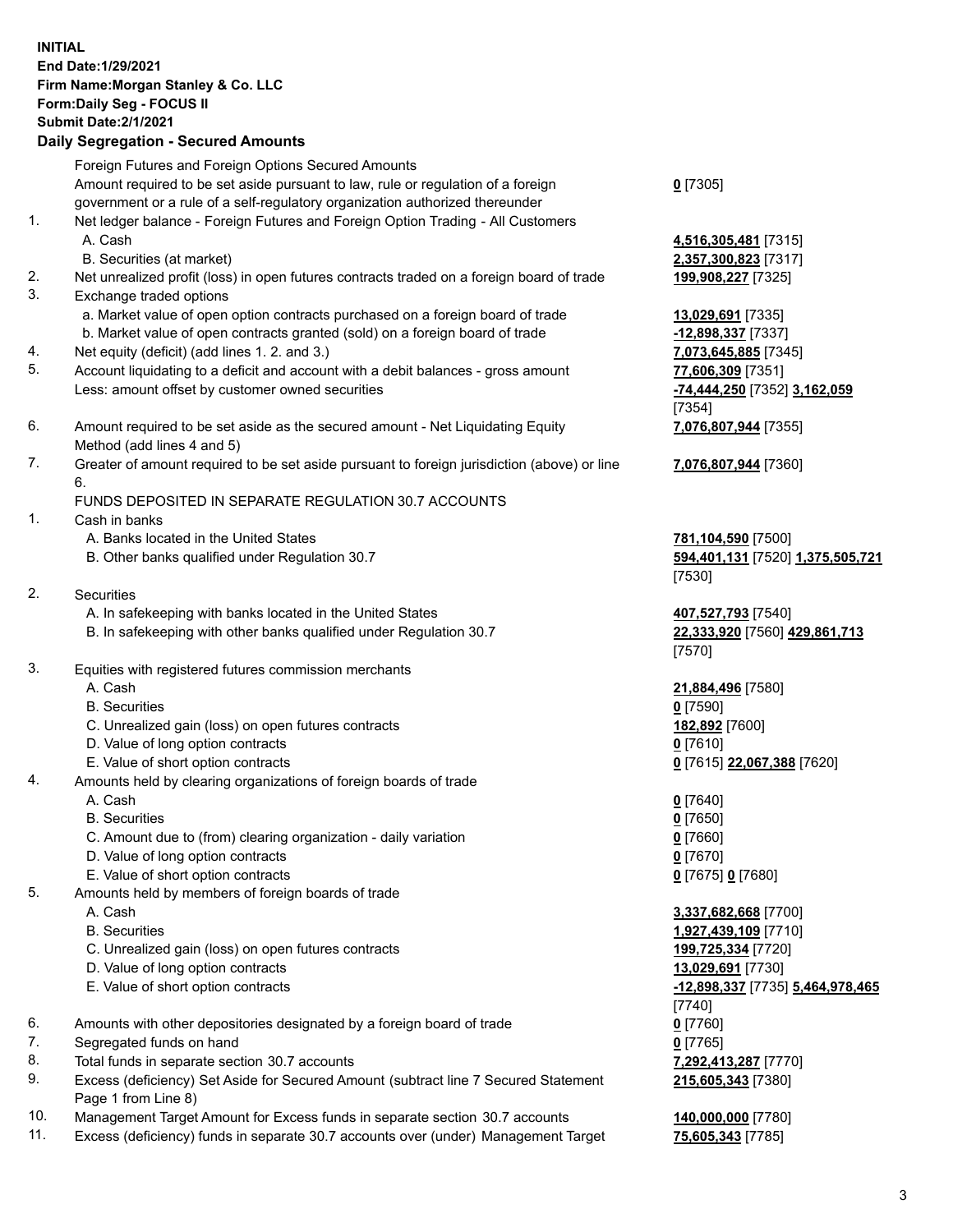**INITIAL End Date:1/29/2021 Firm Name:Morgan Stanley & Co. LLC Form:Daily Seg - FOCUS II Submit Date:2/1/2021 Daily Segregation - Segregation Statement** SEGREGATION REQUIREMENTS(Section 4d(2) of the CEAct) 1. Net ledger balance A. Cash **16,094,085,202** [7010] B. Securities (at market) **8,346,390,002** [7020] 2. Net unrealized profit (loss) in open futures contracts traded on a contract market **214,003,269** [7030] 3. Exchange traded options A. Add market value of open option contracts purchased on a contract market **602,007,948** [7032] B. Deduct market value of open option contracts granted (sold) on a contract market **-388,493,622** [7033] 4. Net equity (deficit) (add lines 1, 2 and 3) **24,867,992,799** [7040] 5. Accounts liquidating to a deficit and accounts with debit balances - gross amount **738,761,977** [7045] Less: amount offset by customer securities **-733,905,031** [7047] **4,856,946** [7050] 6. Amount required to be segregated (add lines 4 and 5) **24,872,849,745** [7060] FUNDS IN SEGREGATED ACCOUNTS 7. Deposited in segregated funds bank accounts A. Cash **3,877,204,124** [7070] B. Securities representing investments of customers' funds (at market) **0** [7080] C. Securities held for particular customers or option customers in lieu of cash (at market) **823,542,128** [7090] 8. Margins on deposit with derivatives clearing organizations of contract markets A. Cash **13,177,533,922** [7100] B. Securities representing investments of customers' funds (at market) **0** [7110] C. Securities held for particular customers or option customers in lieu of cash (at market) **7,522,847,874** [7120] 9. Net settlement from (to) derivatives clearing organizations of contract markets **-364,211,528** [7130] 10. Exchange traded options A. Value of open long option contracts **602,007,948** [7132] B. Value of open short option contracts **-388,493,622** [7133] 11. Net equities with other FCMs A. Net liquidating equity **9,211,149** [7140] B. Securities representing investments of customers' funds (at market) **0** [7160] C. Securities held for particular customers or option customers in lieu of cash (at market) **0** [7170] 12. Segregated funds on hand **0** [7150] 13. Total amount in segregation (add lines 7 through 12) **25,259,641,995** [7180] 14. Excess (deficiency) funds in segregation (subtract line 6 from line 13) **386,792,250** [7190] 15. Management Target Amount for Excess funds in segregation **235,000,000** [7194]

16. Excess (deficiency) funds in segregation over (under) Management Target Amount Excess

**151,792,250** [7198]